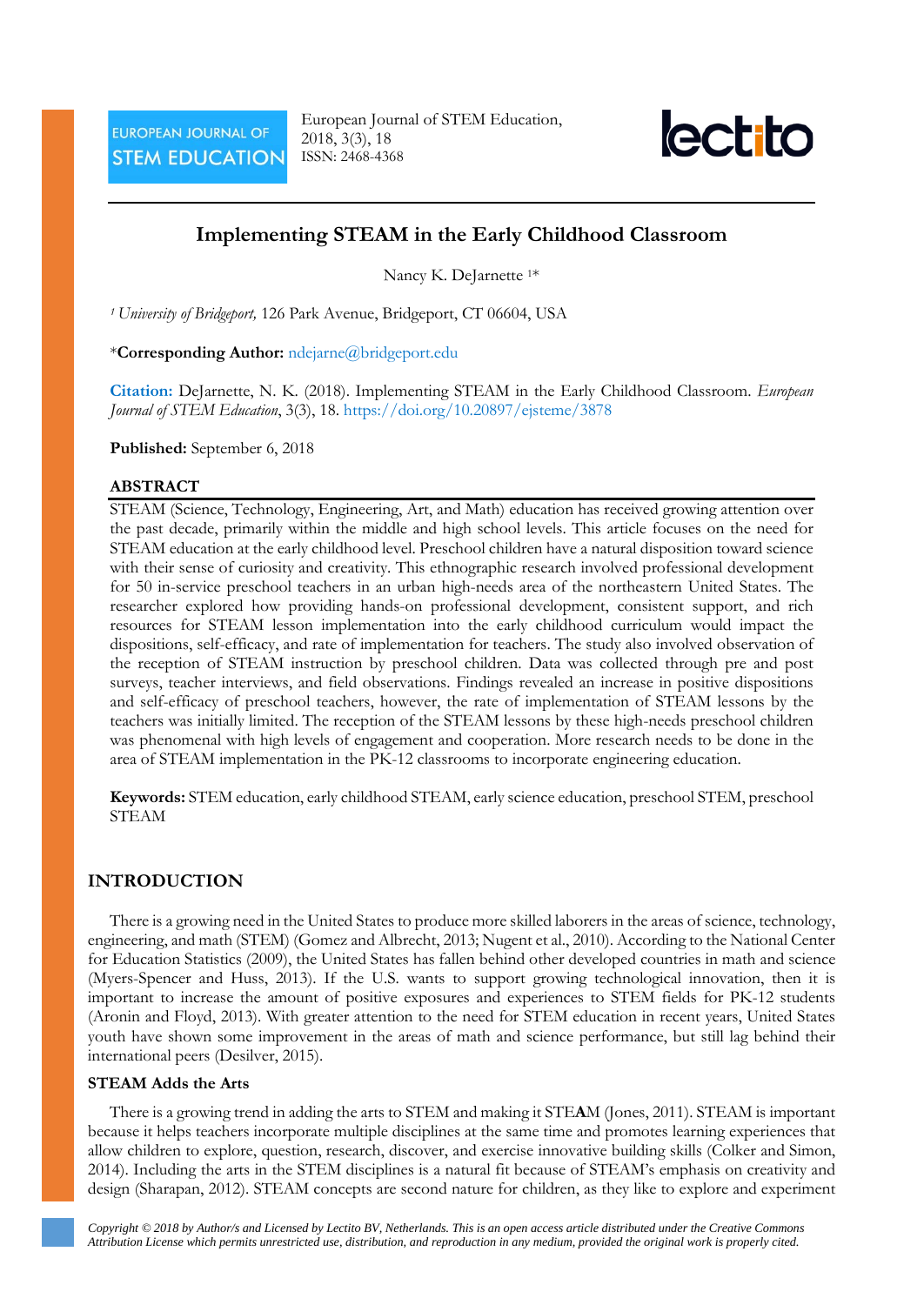within their natural environment. Adding art provides additional options for educators to present STEM concepts to children, especially at the elementary and early childhood levels. Robelen (2011) states that STEAM integration allows for intersection of the arts with the STEM fields which not only can enhance student engagement and learning, but also help unlock creative thinking and innovation. The nature of the arts and STEM both lend themselves to hands-on learning and production.

# **Early Exposure**

Research has shown that providing meaningful hands-on STEAM experiences for early childhood and elementary age children positively impacts their perceptions and dispositions towards STEAM (Bagiati et al., 2010; Bybee and Fuchs, 2006; DeJarnette, 2012). STEAM concepts are not too difficult for preschoolers (Kropp, 2014) who are persistent and determined when building designs; they naturally try to fix them when things don't quite work out the way they wanted. Van Meeteren (2015) states,

Engineers often define their work as design under constraint. In the block center, preschoolers work hard to build structures under many constraints or limitations. They must consider space, shapes, sizes, materials, the numbers of blocks available, and of-course gravity. Preschoolers are budding engineers! (p. 30)

Young children need time to explore, create, and innovate. They want to learn basic knowledge and gain understanding of how the world works (Koester, 2013). Preschool children have a natural disposition toward science with their sense of creativity, curiosity, and persistence (Banko et al., 2013). STEAM activities provide preschoolers with a natural environment for collaboration and communication. They are capable of discussing different strategies and suggestions for a simplistic engineering design.

The preschool age is a great age in which to introduce science literacy (Koester, 2013). Early learning librarians can utilize children's literature to design STEAM activities in the library and begin building a foundation for STEM concepts (Kropp, 2014; Myers-Spencer and Huss, 2013). Preschoolers have a natural sense to work with materials, try things out, and problem-solve. Engineers identify a problem, design and construct a solution, test their product, and work to improve it (Jackson et al., 2011). Testing products is a key aspect of the engineering design loop. In STEAM education, teachers need to question their young students and encourage critical thinking about their designs and ways in which to improve them (Ingram, 2014). This instructional strategy will easily turn play into learning.

There are many benefits for young children from early exposure to STEAM. Integrated and exciting learning experiences improve students' interests and learning in STEM and helps prepare them for the 21st Century. In Becker and Kyungsuk's (2011) research, cohesive STEAM lessons within the curriculum identified a positive impact on student achievement with students at the elementary level. When children are introduced to STEAM at an earlier age, there tends to be less gender-based stereotypes and fewer obstacles regarding STEM (Kazakoff et al., 2013; Davidson, 2011). However, little research exists regarding the impact of STEAM initiatives at the early childhood level (Moomaw, 2012).

# **Professional Development for Teachers**

Science classrooms need to exhibit more critical thinking, inquiry and problem-solving activities that promote process skills rather than simply content knowledge (DeJarnette, 2012). Middle and high school teachers are specifically trained within their STEM disciplines, however, at the elementary and early childhood level, teachers have had little or no instruction. When faced with this new emphasis on STEAM education in the primary grades, teachers are often intimidated, lack self-efficacy, and reveal negative dispositions as a result of their lack of training (Jamil, Linder and Stegelin, 2018). When they feel inadequate with certain content areas, they tend to spend less time teaching that particular content with their students. Nugent et al. (2010) research revealed that teachers significantly increased their knowledge of engineering and developed more positive attitudes towards STEM, increasing their self-efficacy and confidence in teaching STEM lessons, after receiving effective professional development. Self-efficacy is defined as one's impression of their own proficiency on a task (Myers, 2014). It resembles one's contemplation and discernment of their own abilities on a given performance. This lack of STEM or STEAM training for elementary and early childhood teachers brings new urgency for quality professional development in light of the newly released Next Generation Science Standards (NGSS), which emphasize K-12 engineering and technology education.

# **Next Generation Science Standards (NGSS)**

In the spring of 2013, the Next Generation Science Standards (NGSS) were officially released in the United States. States across the nation have slowly been adopting the new standards. Currently in mid-2018, 19 states and the District of Columbia have adopted the standards and have implementation schedules. These standards were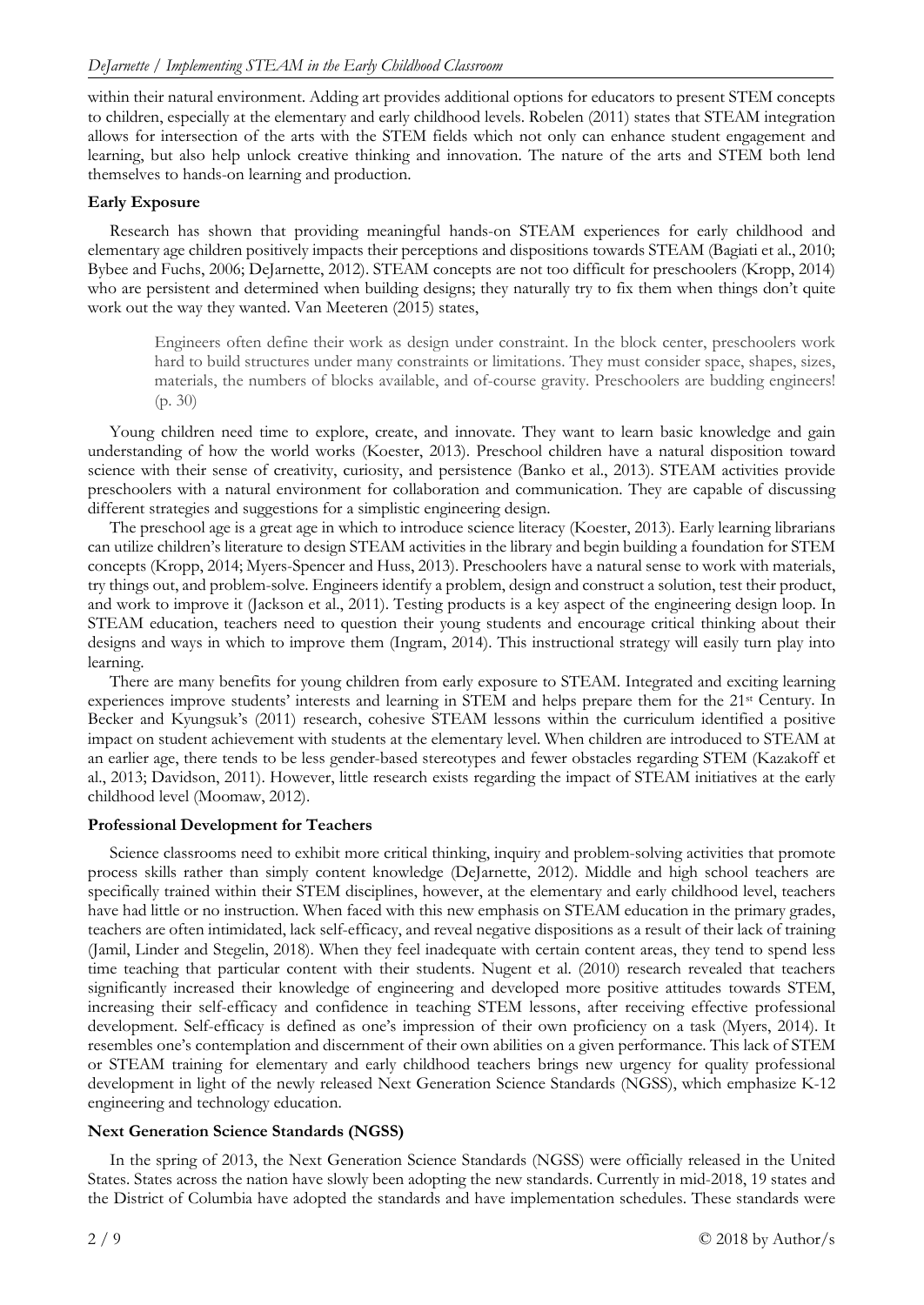developed by 26 lead state partners (Next Generation Science, 2016). The NGSS emphasize scientific inquiry, engineering design, and require K-12 students to have the ability to link broad concepts across scientific fields. The inclusion of K-12 engineering education will bring challenges and anxiety to many teachers who have not been adequately trained on this specific content and skill set, especially at elementary and early childhood levels. With the adoption of the NGSS by the states, there is a realization that adequate professional development will be required for teachers before they can fully implement the new standards, resulting in slow adoption rates as well as implementation schedules (Next Generation Science, 2016). The inclusion of K-12 engineering education reveals that science educators at the highest levels are in agreement that STEM concepts are not only appropriate for early childhood, but that young children are also capable of completing simple engineering design challenges and experience success with STEM skills (Moomaw and Davis, 2010).

## **Theoretical Perspective**

The theoretical framework for this study was based on the sociocultural theory leading to the Constructivist theory, which is an approach to learning based upon the work of Vygotsky (1978). Sociocultural theory accentuates the importance of students' interaction with others and their environment in order to gain understanding. Constructivist theory emphasizes the importance of providing students with authentic learning experiences where they can relate real world problems and situations to the task at hand (Wilson, 1996). The unique structure of the professional development workshop (provided for the teachers in this study) reflected these learning theories through the hands-on modeling of STEAM lessons. Research has shown that when professional development for teachers focuses on specific teaching practices, it results in an increase of the use of those practices in the classroom (Desimore et al., 2002; Huffman et al., 2003).

### **Research Questions**

The research questions for this study were as follows:

- *1. What will the result of providing professional development in STEAM (Science, Technology, Engineering, Arts and Math) initiatives in high-needs schools have on the* dispositions *of early childhood teachers toward STEM as they implement?*
- 2. *What will the result of providing professional development in STEAM in high needs schools have on the self-efficacy of early childhood teachers as they implement?*
- 3. What will the result of providing professional development in STEAM initiatives in high needs schools have on the **rate of** implementation *of STEAM pedagogy in the early childhood classroom?*

The hypotheses for the study posits that preschool teachers in high-needs schools will show a positive increase in their dispositions, self-efficacy, and rate of implementation regarding STEAM lessons in their classrooms after receiving professional development, in-class support, and needed resources.

# **METHODOLOGY**

This research is based on a phenomenological approach focusing on the "lived experiences" of the participants within the professional development provided and its aftermath.

#### **Participants & Setting**

The study involved 50 in-service preschool teachers in an urban high-needs area in the northeastern United States. These teachers taught children ages three to five. Ninety percent of the teachers were female with a wide range of diversity represented, the majority being African American. Fifty percent of the teachers had ten or more years of teaching experience, forty percent had 4-9 years' experience, with the remaining ten percent having less than four years' experience.

These preschools were located in an urban center with approximately 150,000 people. The median household income in 2014 was around \$43,000 per year, which is well below the state average (City-data, 2016). Ethnicities of the city population included 39% Hispanic, 34% African American, and 22% Caucasian. The crime index for this city is 449.7, which is nearly double the US average. The difficult issues surrounding this city (crime, poverty, unemployment, etc.) are similar to challenges in other urban centers around the United States.

# **The Study**

In this phenomenological research study, the researcher provided two consecutive professional development workshops for 50 preschool teachers. The two workshops were offered three months apart with the first offered in February and the second in May, 2016. Each workshop was 90 minutes long with two back-to-back identical sessions serving 25 participants in each. The workshop content provided a brief overview of the newly adopted Next Generation Science Standards (NGSS) and the need for STEAM at the preschool level, followed by modeling a variety of hands-on age appropriate STEAM lessons appropriate for the preschool classroom. All lessons were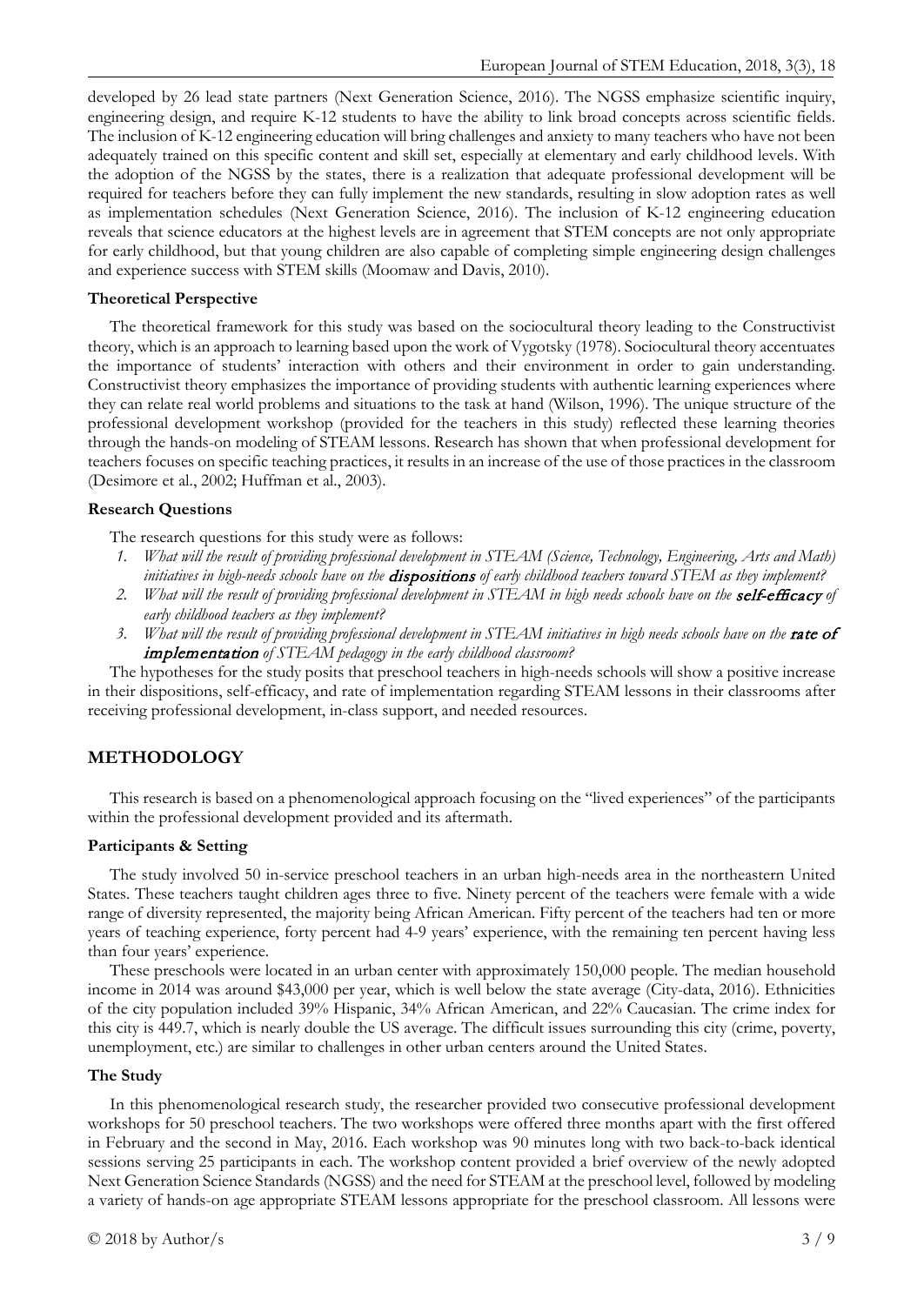directly related to children's literature and utilized recyclables and inexpensive everyday materials. Two different instructional formats were modeled for the teachers during these workshops. The first consisted of multiple STEAM learning centers. These learning centers included quick hands-on activities that exhibited simple engineering and science concepts appropriate for the preschool child to manipulate independently or with assistance. The second instructional format consisted of whole-class led STEAM lessons related to children's literature.

One example of a whole-class lesson utilized the children's book, *The Gingerbread Man.* After an oral reading of the story, the children are asked to design a different way for the gingerbread man to get across the river other than on the sly fox's head. The materials provided were various sizes of aluminum foil, foam board pieces, craft sticks, tape, and plastic straws. The engineering challenge was to design a boat for the gingerbread man that will hold the most weight (pennies or dominos) without sinking. Two small tubs of water were placed in different sections of the classroom to be used for testing. The participants were encouraged to follow the engineering design loop where they *ask, imagine, plan, create, and improve* their designs (Jackson et al., 2011). Upon implementation, the teachers are encouraged to discuss simple science concepts with the children as they engage in these STEAM activities.

Between the two workshop days, the researcher made herself available to provide in-class support for the implementation of STEAM lessons, however, no formal invitations were received. The researcher was however, invited to one of the preschool sites to provide STEAM demonstration lessons for the teachers within their classrooms. The school consisted of four preschool classrooms of children ages 4-5 with approximately 20 in each. While the researcher worked with the children directly on the STEAM lessons, the classroom teachers either assisted or observed. The four lessons were conducted over a two-day period with two lessons conducted each day.

Individual teacher interviews were conducted during the final professional development day. Random teachers were interviewed during the lunch that was provided. All interviews were recorded to ensure transcription accuracy with member checks. This workshop series was grant-funded and provided two STEAM lesson activity books for each teacher as a valuable resource for future implementation.

# **Instruments & Analysis**

Identical pre- and post- surveys were given to the teachers, which asked them to rate their level of comfort regarding STEM instruction utilizing a 5-point Likert scale. The Likert scale ratings consisted of 4 = Extremely, 3  $=$  Very, 2 = Moderately, 1 = Little, and 0 = Not at all, in reference to their personal activity and confidence levels. The survey data was analyzed using Chi-square and Wilcoxon Tests. The Chi-square test is applied when you have two categorical variables from a single population to determine if there is a significant association. Wilcoxon tests are used to compare ordinal or nominal pre- and post- data collected from the same group (teachers). An Institutional Review Board (IRB) application was submitted and accepted by the university for this research. Teachers were informed about the study and voluntarily signed a letter of consent prior to participation. The survey was validated prior to the study using two pilot groups, the first with 25 pre-service teachers, and the second with ten in-service teachers. The survey questions are displayed in **Table 1**.

| Scale:            | Not at all | . little | Moderately | 7erv | Extremely |
|-------------------|------------|----------|------------|------|-----------|
| <b>Questions:</b> |            |          |            |      |           |

| Table 1. Pre and Post-Survey of Teachers' Comfort with STEM Instruction |  |  |  |
|-------------------------------------------------------------------------|--|--|--|
|-------------------------------------------------------------------------|--|--|--|

| ocaic. | A little<br>Not at all<br>Moderately<br>Verv<br>Extremely                                                                         |  |  |  |  |  |
|--------|-----------------------------------------------------------------------------------------------------------------------------------|--|--|--|--|--|
|        | <b>Questions:</b>                                                                                                                 |  |  |  |  |  |
|        | I regularly incorporate STEAM activities for my students.                                                                         |  |  |  |  |  |
|        | I am comfortable with the idea of planning and implementing STEM activities with my students.                                     |  |  |  |  |  |
| 3.     | I enjoy teaching STEM topics and lessons with my students.                                                                        |  |  |  |  |  |
| 4.     | I believe that incorporating STEM within my curriculum is within my reach at this time.                                           |  |  |  |  |  |
| 5.     | I understand how STEM can be integrated into the curriculum major content areas.                                                  |  |  |  |  |  |
| 0.     | I am knowledgeable about strategies and resources for implementing STEM into my curriculum at this time.                          |  |  |  |  |  |
|        | I am confident in my ability to plan and imbed STEM in the curriculum at this time.                                               |  |  |  |  |  |
| 8.     | I am able to design strategies to assess my students' growth in STEM instruction at this time.                                    |  |  |  |  |  |
| 9.     | I would need some additional professional development to effectively implement STEM content more regularly into my<br>curriculum. |  |  |  |  |  |
| 10.    | I feel comfortable and knowledgeable regarding STEM content.                                                                      |  |  |  |  |  |
| 11.    | I believe that STEM implementation within the preschool curriculum is important for preschoolers' cognitive development.          |  |  |  |  |  |
|        | I believe that Engineering concepts and activities are developmentally appropriate for my preschoolers.                           |  |  |  |  |  |

During the second professional development day, teacher interviews were conducted at random. The interview questionnaire was also validated prior to the study using the same two pilot groups as the survey. The teachers were asked a variety of questions about their current practices with STEAM instruction as well as their comfort levels with planning and delivering STEAM lessons. The teacher interview questionnaire is displayed in **Table 2**.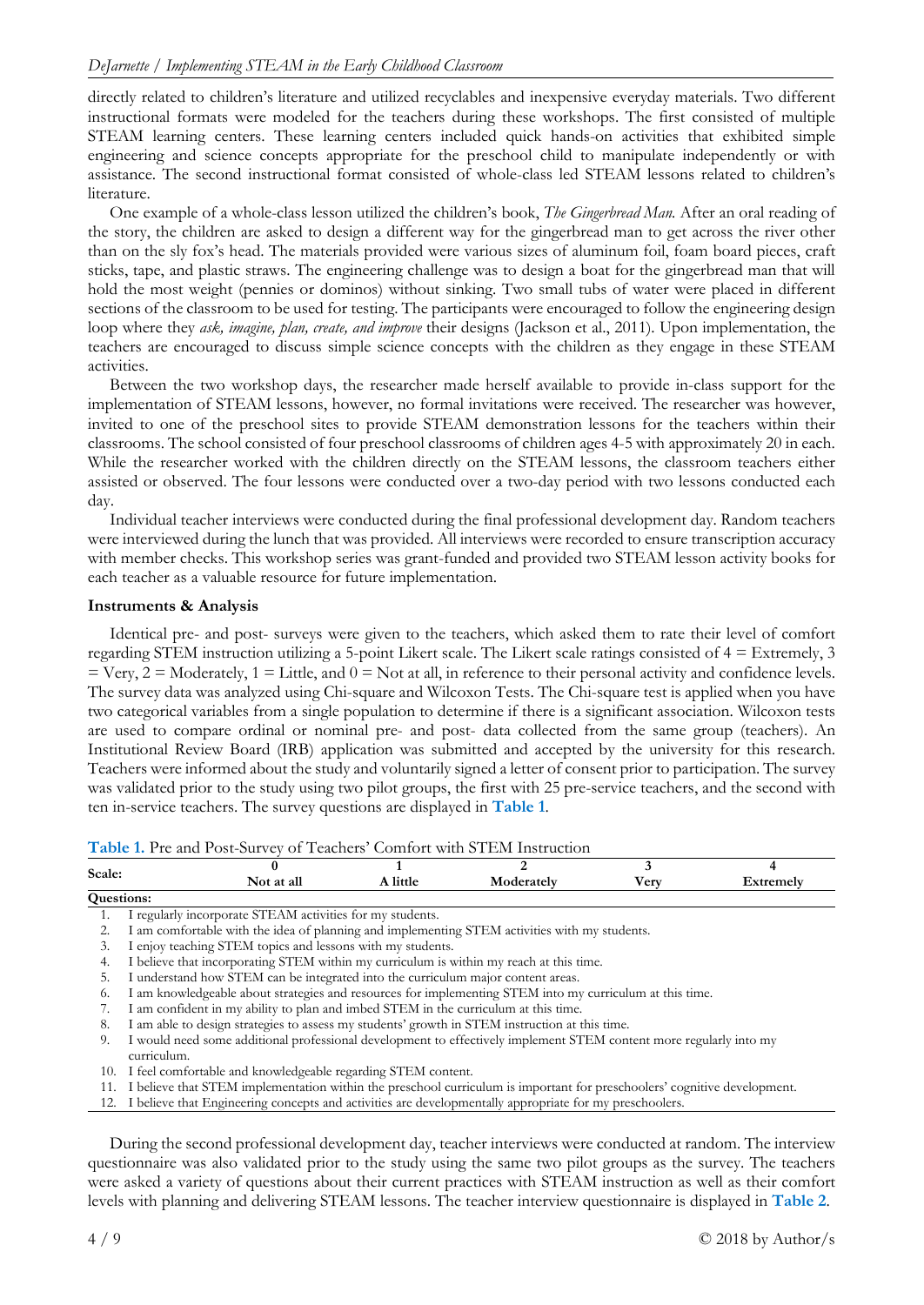**Table 2.** Interview Questionnaire of Teachers' Experiences with STEAM Instruction **Questions:**

- 1. Do you believe there is a need for STEAM in the preschool classroom? Why or why not?
- 2. Do you enjoy planning and implementing STEAM lessons with your students?<br>3. How often do you include STEAM lessons and activities into your current cur
- How often do you include STEAM lessons and activities into your current curriculum?
- 4. Describe, if anything, what would help you incorporate more STEAM activities in your classroom.
- 5. Describe, if anything, what inhibits you from incorporating more STEAM activities in your classroom.
- 6. How prepared do you feel you are to plan STEAM lessons for your students?
- 7. Were science and math classes in your past a positive experience? Why or why not?
- 8. How confident are you with finding STEAM resources to help you plan lessons?

Field observations were recorded as a third data point in which the researcher served as a participant observer. Participant observation is a method in phenomenological research where the researcher is directly involved in the activities of the observation environment (DeWalt and DeWalt, 2011). These field observations included two professional development hands-on workshops for teachers as well as demonstration lessons provided by the researcher in four preschool classrooms. As a result, the researcher was entrenched within the culture of the research setting and interacted with both teachers during the workshop and the preschool students during the model lessons.

#### **FINDINGS**

#### **Surveys**

Fifty preschool teachers participated in the study and attended two days of professional development on implementing STEAM lessons into their preschool curriculum. They completed a pre survey prior to engagement in the STEAM workshops and a post survey at the end of the second day of the workshop. Out of the fifty teachers, thirty agreed to participate in the study and completed both surveys. The statistical results of the Chisquare analysis at alpha  $\leq 0.05$  for the pre and post surveys showed a statistically significant positive change in their confidence level regarding their ability to plan and implement STEAM lessons for their preschoolers as a result of the professional development. For the comparison of participants' answers before and after the professional development, a Wilcoxon test at the < 0.05 significance level was also performed. The Wilcoxon Test results are displayed in **Table 3** where the *p* values indicate a statistically significant difference between pre and post data for those questions at the < 0.05 significance level.

**Table 3.** Significance Found in Survey Questions

| --------     |               |  |  |  |  |
|--------------|---------------|--|--|--|--|
| Question 2   | $p \le 0.032$ |  |  |  |  |
| Question 6   | $p \le 0.005$ |  |  |  |  |
| Question 8   | $p \le 0.008$ |  |  |  |  |
| Question 9   | $p \leq 0.04$ |  |  |  |  |
| Question 10  | $p = 0.00$    |  |  |  |  |
| Question 12  | $p \leq 0.02$ |  |  |  |  |
| $4hL = 4005$ |               |  |  |  |  |

*Alpha < 0.05*

On question two, *I am comfortable with the idea of planning and implementing STEM activities with my students,* teachers showed the largest increase from pre to post survey with a statistical significance of  $p \le 0.032$ . This question in particular addressed research question number two, regarding their confidence and self-efficacy to plan and implement STEAM activities with their students. Teachers' self-efficacy towards STEAM increased as a result of the professional development. Descriptive results of questions four and seven were also in agreement with this finding as teachers showed an increase in their own abilities to incorporate STEAM activities in their classrooms. Question six which states, *I am knowledgeable about strategies and resources for implementing STEM into my curriculum at this time,* had significant results with *p* < 0.005 demonstrating an increase in teachers' knowledge about strategies and resources for implementing STEM into their curriculum as a result of the professional development.

Descriptive results from question three*, I enjoy teaching STEM topics and lessons with my students,* showed a positive increase by 1.01 ratings according to the scale in teachers' dispositions towards STEAM. As a result of the workshop, teachers felt more comfortable with STEAM concepts and their own personal skills. Results of question ten, *I feel comfortable and knowledgeable regarding STEM content,* confirmed this also showing an increase in their own perceived knowledge of STEAM content with a statistical significance of  $p < 0.001$ .

There was a minimal increase in question 12, *I believe that Engineering concepts and activities are developmentally appropriate for my preschoolers,* as teachers rated this question fairly high to begin with. The question rated high on the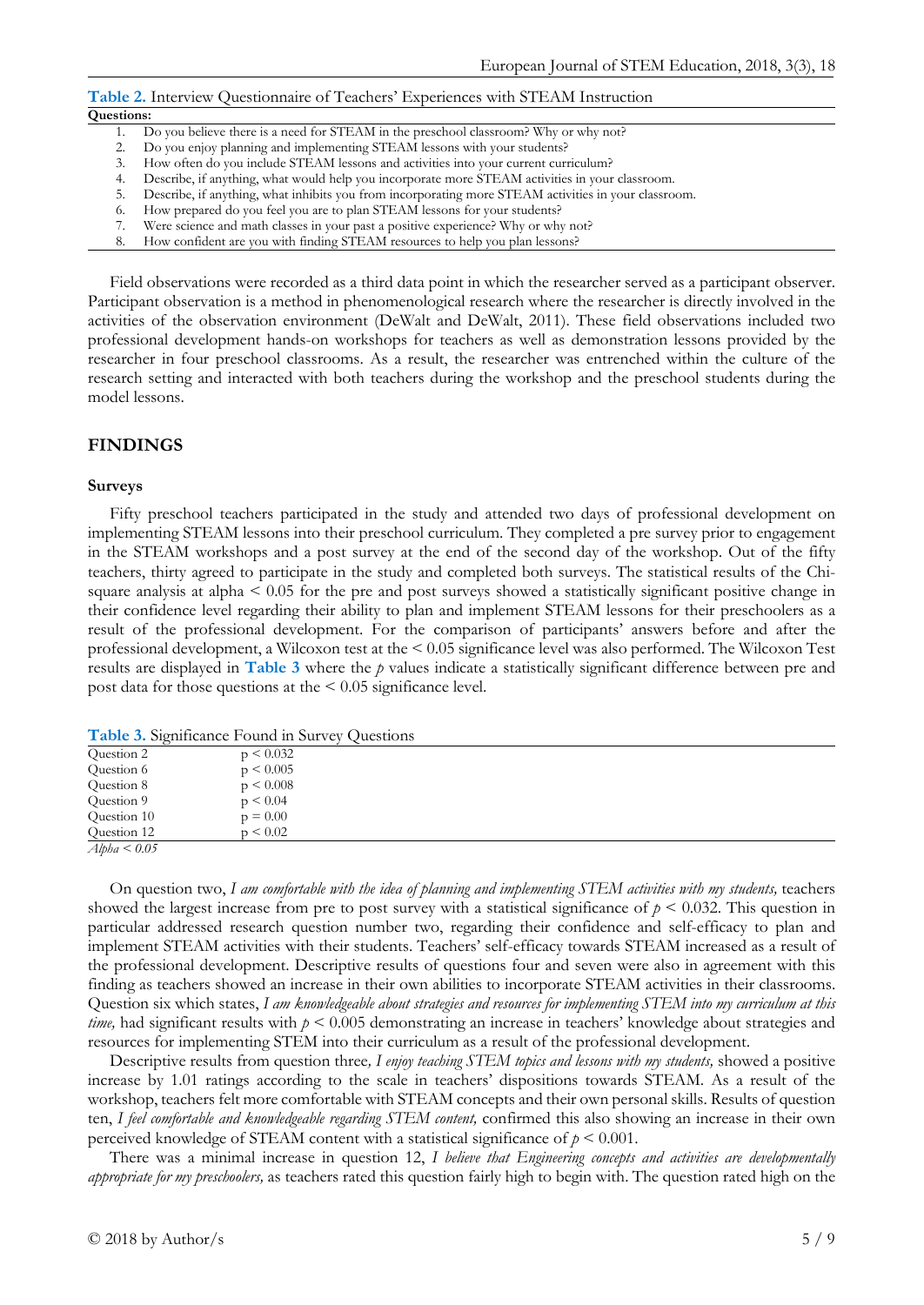pre and post survey with a significance level of  $p < 0.02$ , which indicates that the teachers believe that these concepts are not beyond the early childhood development stage.

Question nine, *I would need some additional professional development to effectively implement STEM content more regularly into my curriculum*, showed very little change with only a slight dip of .05 on the rating scale and significance rating of  $p < 0.04$ . This indicates that teachers' perception from pre to post survey remained the same of their acknowledgement of needing additional professional development in order to effectively implement STEAM content regularly into their preschool curriculum. This indicates that while their self-efficacy and dispositions towards STEAM increased as a result of the professional development, they still did not feel confident enough to regularly implement. This confirms question one, *I regularly incorporate STEAM activities for my students,* which scored the lowest of all the questions on both the pre and post survey regarding their regular current implementation of STEAM activities. Even though the data showed an increase for implementation on the survey, when asked later during the interviews, none of the teachers had actually implemented a STEAM lesson within their classroom after the first training. The descriptive bar graph results of the survey can be seen in **Figure 1**.



**Figure 1.** Preschool Teachers Pre and Post Survey Results

#### **Interviews**

After the second professional development offering, the researcher interviewed four individual teachers to seek their personal feelings towards STEAM instruction. Regarding question one, all four teachers were in agreement that there is a need for STEAM at the preschool level. One teacher stated, "*STEM is a big topic right now, and it seems to have trickled down to our level, so it is needed."*

Question three asked them how often they include STEAM lessons into their curriculum, and all four teachers stated that they had not yet attempted a specific STEAM lesson with their young students. Question five then asked what inhibited them from implementing more STEAM activities. One teacher stated, "*It is still all too new to me, I am not sure how it would go teaching it [STEAM] to my kids."* A second teacher stated, "*You gave us a lot of resources, however, I feel like I need more time to really look through them and get comfortable with the STEAM content before I try it in my classroom."* A third teacher said, *"You modeled the STEAM activities with us, which was great, but I think I would need to see STEAM lessons modeled with children to help me feel more comfortable."*

Question six asked how prepared the teachers felt to plan STEAM lessons for their students. All four teachers were in agreement that the professional development definitely helped them see what STEAM lessons looked like for the preschool classroom and that the resources provided were fantastic. They stated that they now felt more prepared as a result. However, they also reported that they still had reservations about their own abilities to implement it in their own classrooms. One teacher stated, "*I feel much better now than I did before, and you modeled some great STEAM activities that I think I could do in my classroom with my kids, but I still think I need a little more time."* The last interview question asked about their confidence level in finding STEAM resources to help them plan lessons. All four teachers again stated that as a result of the workshop they felt more confident, since many great resources were provided by the researcher (books and websites) that will help them plan.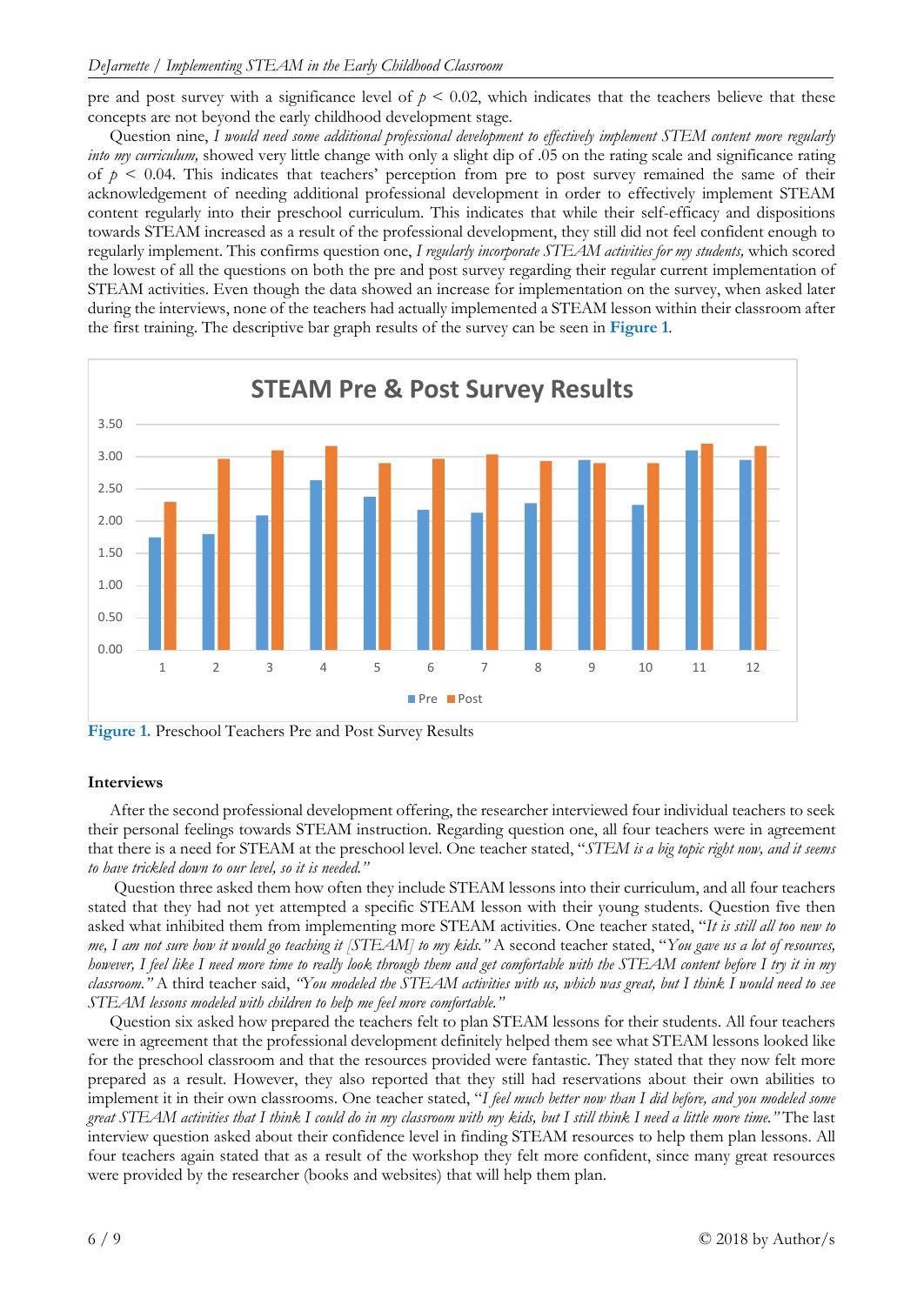#### **Field Observations**

During the two professional development workshop days, the teachers were pleasant and eager to participate in the hands-on STEAM modeled lessons. The teachers were fully engaged during the workshops. They were talking and laughing as they made their designs and moving through the engineering design loop. When asked if their preschool students would be successful with these STEAM activities, they all whole-heartedly agreed. Several groups went back to the testing table three and four times trying to improve their boat designs to hold even more weight. This simple act demonstrates the engagement of the teachers and their commitment to the STEAM process. The teachers consistently asked questions of the researcher for specific implementation suggestions with their preschool students.

Between the two professional development days, the researcher was invited in to one school to conduct demonstration lessons in four different preschool classrooms containing children ages four to five. At the request of the site director, the researcher demonstrated the use of purchased STEM learning kits on magnetism, and force and motion. In one classroom, the researcher worked alongside the teachers and set up three learning centers, placing a teacher at each station, and the children rotating through each. In the other three classrooms the teachers asked that the researcher set up one learning center in the room and rotated the children through the one center. The first situation was optimal because the classroom teachers were then engaged and fully participated in the instruction, whereas in the latter situation, the teachers were removed and only observed from a distance. As a result, the teachers in the first classroom expressed how much they enjoyed the STEAM lessons and looked forward to continued use of the learning centers.

The preschool children in all four classrooms were thrilled with the STEM learning centers and did not want to leave the center. The children were fully engaged, took turns, experimented, and communicated with the researcher and one another regarding the STEM content and phenomena that they were experiencing. The children appeared to be enjoying the STEM activities in the learning centers as they were smiling and talking excitedly with active participation.

#### **DISCUSSION AND CONCLUSIONS**

This study consisted of three research questions. The first question explored the impact of STEAM professional development on preschool teachers' dispositions towards STEM content. The findings did indicate that the teachers' dispositions towards STEM content did reflect a positive increase as a result of the workshops. This finding is in agreement with Nugent, Kunz, Rilett, and Jones (2010), who also found that teachers developed more positive attitudes towards STEM and increased their self-efficacy as a result of receiving STEM professional development.

The second research question explored the impact of STEAM professional development on preschool teachers' self-efficacy regarding planning and implementing STEAM content. The findings revealed that through the workshop, supplied resources, and modeling of the STEAM activities, the teachers did experience a positive increase in their self-efficacy regarding STEAM. Although their survey results showed a rise in their confidence and dispositions, during the interview process, teachers revealed that they still would need additional professional development in order to fully implement STEAM lessons within their classrooms. This is in agreement with Ralston et al. (2013), who found that K-12 teachers would need assistance in order to successfully implement the engineering education component of STEM. They also emphasized that simply hearing or reading about STEM was not enough, but that students and teachers alike actually need to participate in hands-on STEM training to be effective. This researcher has also found this to be true, so all of the workshops offered are hands-on and model STEAM lessons for teachers.

The third research question explored the impact of the professional development workshop on the rate of STEAM implementation by the teachers in their classrooms. It was interesting to note that after the first handson workshop, not one teacher had conducted a STEAM lesson in their classroom as a result during the two-month span, even though they were given a complete resource book filled with lessons and complete STEM learning kits for learning centers. The teachers themselves reported how much they had enjoyed the STEAM lessons and were in agreement that their preschool students would love the lessons as well, but yet they were reluctant to implement them in their classrooms. This gap between effectively educating PK-12 teachers and supporting them as they attempt to integrate their curriculum with STEM subject matter for students continues to exist even after major emphasis has been placed on STEM in recent years (Gomez and Albrecht, 2013).

These research findings showed a statistically significant change in how preschool teachers' confidence levels positively increased regarding their ability to plan and implement STEAM lessons for their preschoolers as a result of their engagement in the professional development sessions. However, even as the preschool teachers were actively engaged and experienced an increase in their knowledge, skills and dispositions regarding STEAM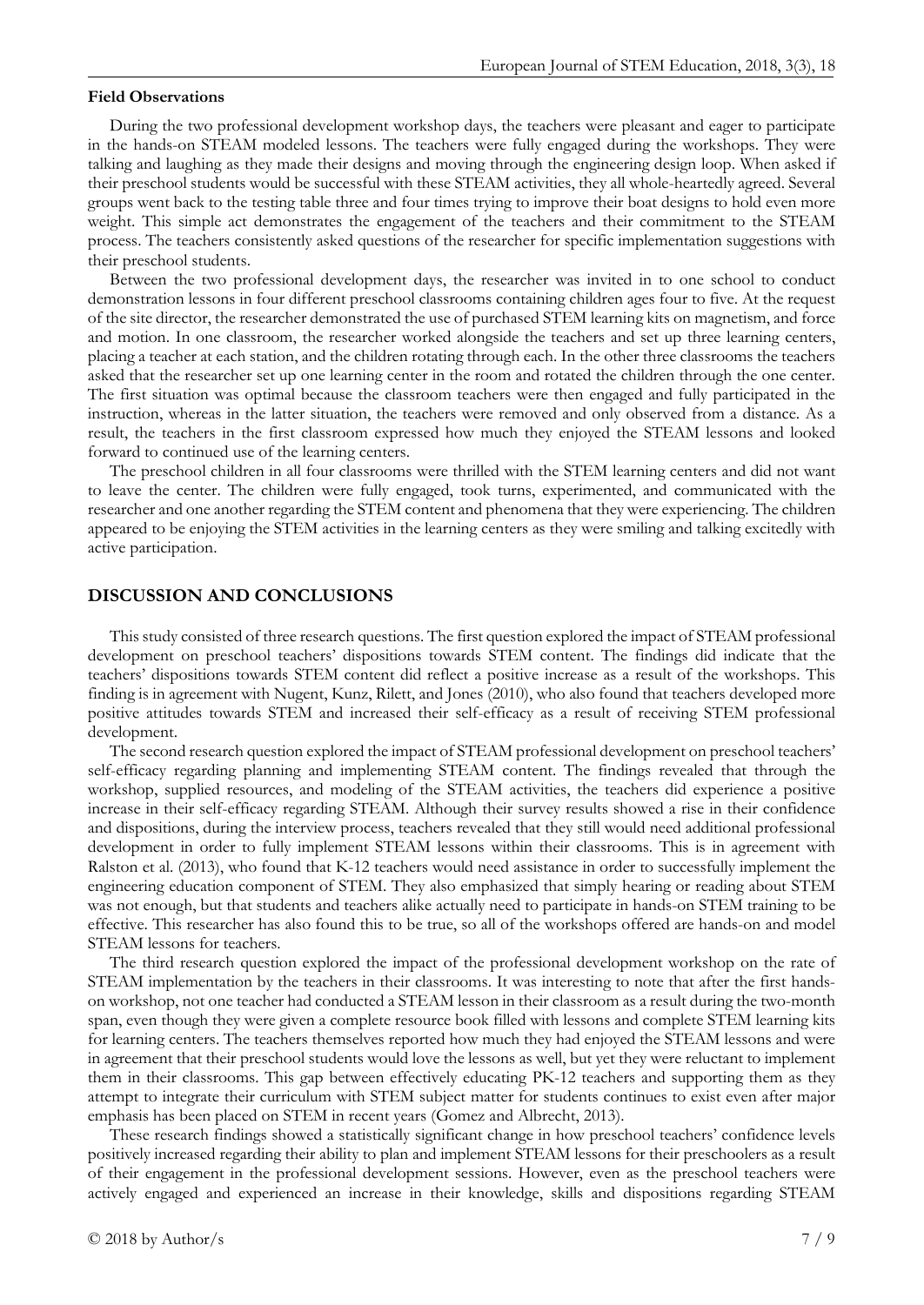implementation, they were still reluctant to implement, as none of them implemented a STEAM lesson independently during the course of this study (self-reporting).

More research needs to be done in the area of STEAM implementation in the PK-3 classrooms as more and more states adopt the NGSS, which formally incorporates engineering education and STEM across all grade levels. Suggested research may involve investigating professional development strategies that increase the likelihood of actual classroom implementation, such as offering in-class support for teachers when implementing STEAM lessons with their children for the first time.

#### **Ethical Approval**

*"All procedures performed in studies involving human participants were in accordance with the ethical standards of the institutional and/or national research committee and with the 1964 Helsinki declaration and its later amendments or comparable ethical standards."*

### **REFERENCES**

- Aronin, S. and Floyd, K. K. (2013). Using an iPad in inclusive preschool classrooms to introduce STEM concepts. *Teaching Exceptional Children*, 45(4), 34-39. <https://doi.org/10.1177/004005991304500404>
- Bagiati, A., Yoon, S. Y., Evangelou, D. and Ngambeki, I. (2010). Engineering curricula in early education: Describing the landscape of open resources. *Early Childhood Research & Practice*, 12(2).
- Banko, W., Grant, M. L., Jabot, M. E., McCormack, A. J. and O'Brien, T. (2013). *Science for the next generation: Preparing for the new standards*. Arlington, VA: National Science Teachers Association (NSTA) Press.
- Becker, K. and Kyungsuk, P. (2011). Effects of integrative approaches among science, technology, engineering, and mathematics (STEM) subjects on students' learning: A preliminary meta-analysis. *Journal of STEM Education: Innovations & Research*, 12(5/6), 23-37.
- Bybee, R. W. and Fuchs, B. (2006). Preparing the 21st century workforce: A new reform in science and technology education. *Journal of Research in Science Teaching*, 43(4), 349-352. <https://doi.org/10.1002/tea.20147>
- City-data. (2016). Advameg, Inc. Available at:<http://www.city-data.com/city/Bridgeport-Connecticut.html>
- Colker, L. J. and Simon, F. (2014). Cooking with STEAM. *Teaching Young Children*, 8(1), 10-13. Available at: <http://ezproxy.rowan.edu/login?url=http://search.proquest.com/docview/1647823250?accountid=13605>
- Davidson, C. N. (2011). *Now you see it: How the brain science of attention will transform the way we live, work, and learn*. New York, NY: Viking.
- DeJarnette, N. K. (2012). America's children: Providing early exposure to STEM (Science, Technology, Engineering and Math) initiatives. *Education*, 133(1), 77–83.
- Desilver, D. (2015). U.S. students improving slowly in math and science, but still lagging internationally. Available at: [http://www.pewresearch.org/fact-tank/2015/02/02/u-s-students-improving-slowly-in-math](http://www.pewresearch.org/fact-tank/2015/02/02/u-s-students-improving-slowly-in-math-and-science-but-still-lagging-internationally/)[and-science-but-still-lagging-internationally/](http://www.pewresearch.org/fact-tank/2015/02/02/u-s-students-improving-slowly-in-math-and-science-but-still-lagging-internationally/)
- DeWalt, K. M. and DeWalt, B. R. (2011). *Participant observation: A guide for fieldworkers*. Maryland: AltaMira Press.
- Gomez, A. and Albrecht, B. (2013). True STEM education. *Technology & Engineering Teacher*, 73(4), 8-16.
- Huffman, D., Thomas, K. and Lawrenz, F. (2003). Relationship between professional development, teachers' instructional practices, and the achievement of students in science and mathematics. *School Science and Mathematics*, 103(8), 378-387. <https://doi.org/10.1111/j.1949-8594.2003.tb18123.x>
- Ingram, M. (2014). Preschoolers as engineers. *Teaching Young Children*, 7(3), 30-31. Available at: <http://ezproxy.rowan.edu/login?url=http://search.proquest.com/docview/1510591523?accountid=13605>
- Jamil, F. M., Linder, S. M. and Stegelin, D. A. (2018). Early childhood teacher beliefs about STEAM education after a professional development conference. *Early Childhood Education Journal*, 46(4), 409-417. <https://doi.org/10.1007/s10643-017-0875-5>
- Jackson, M., Heil, D., Chadde, J. and Hutzler, N. (2011). Family engineering: An activity and event planning guide. USA. *Foundation for Family Science and Engineering and Michigan Technological University*.
- Jones, C. (2011). Children's engineering and the arts. *Children's Technology & Engineering*, 16(1), 3-17.
- Kazakoff, E., Sullivan, A. and Bers, M. (2013). The effect of a classroom-based intensive robotics and programming workshop on sequencing ability in early childhood. *Early Childhood Education Journal*, 41(4), 245- 255.<https://doi.org/10.1007/s10643-012-0554-5>
- Moomaw, S. (2012). STEM begins in the early years. *School Science & Mathematics*, 112(2), 57-58. <https://doi.org/10.1111/j.1949-8594.2011.00119.x>
- Moomaw, S. and Davis, J. (2010). STEM comes to preschool. *Young Children*, 65(5), 12-18.
- Myers, D. G. (2014). *Exploring Psychology* (9th Edition). New York, New York: Worth Publishers.

Myers-Spencer, R. and Huss, J. (2013). Playgrounds for the mind: Children & libraries. *The Journal of the Association for Library Service to Children*, 11(3), 41-46.